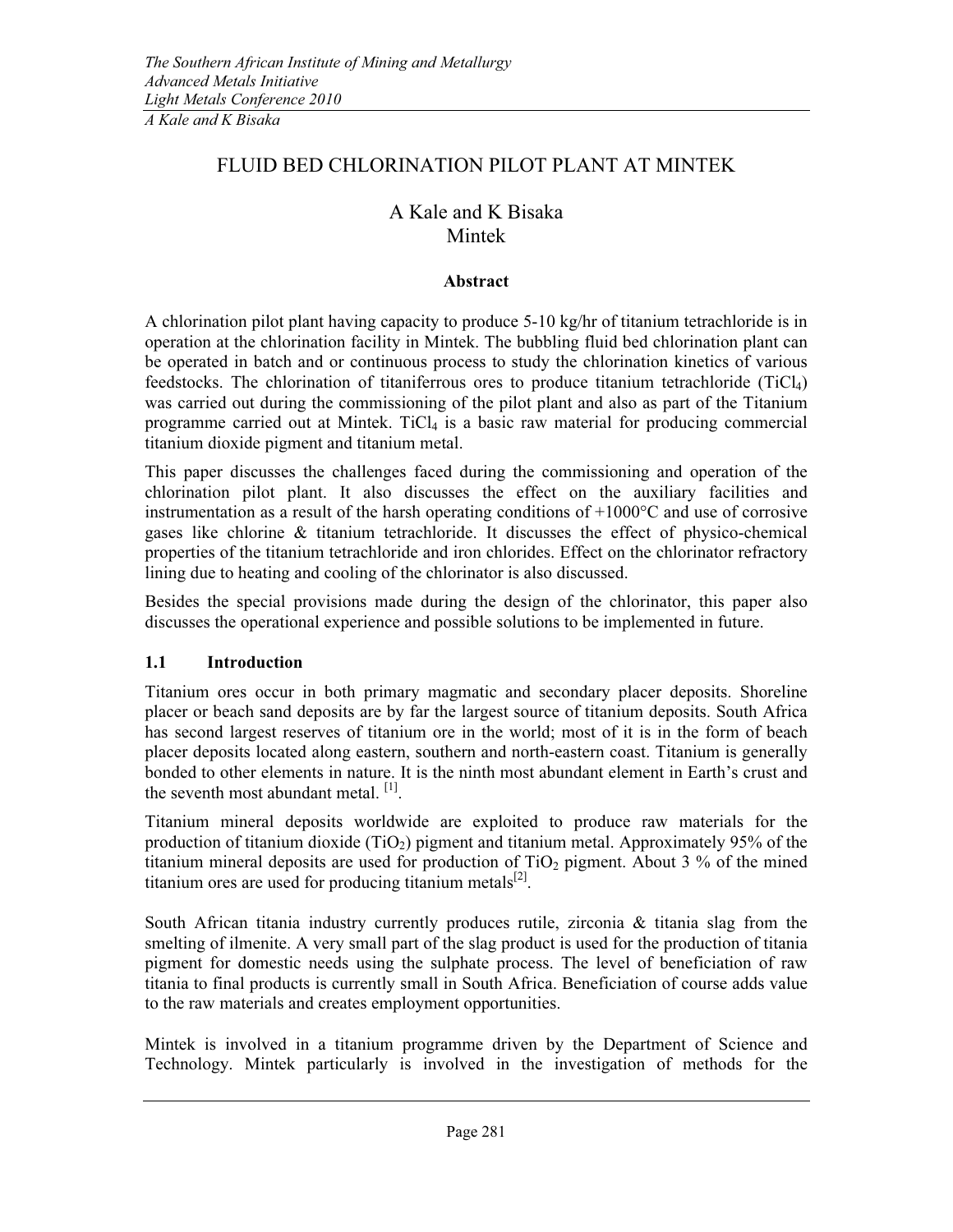production of  $TiCl<sub>4</sub>$  and primary sponge metal used in the titanium industry. This programme also intends to develop human capital skills needed in this industry.

TiO2 pigment is a white powder with high opacity, brilliant whiteness, excellent covering power and resistance to colour change. These properties have made it a valuable pigment and opacifier for a broad range of applications in paints, plastics, inks and paper.

Titanium (Ti) also called 'Space Age metal' is a low density, high strength, corrosion resistant transition metal with silver colour. Titanium has a higher strength to weight ratio than aluminium or other light metals and is capable of withstanding attacks by acids, most chlorine gas and common salt solutions. It has fairly low electrical and thermal conductivity. Titanium can readily form alloys with other widely used transition elements, such as iron and aluminium.

### 1.2 Overview of the titanium industry

The titanium industry can be broadly classified in three sections:

- •Mineral separation and beneficiation of titanium feedstocks
- Manufacturing of  $TiO<sub>2</sub>$  pigment
- •Manufacturing of Ti metal and its downstream applications

The feedstock beneficiation industry includes the production of beneficiated products, such as synthetic rutile, titanium slag and upgraded slag. This industry is mostly oriented towards the supply of titanium feedstocks for the production of  $TiO<sub>2</sub>$  pigment.

The  $TiO<sub>2</sub>$  pigment is made by two commercial processes – sulphate and chloride. The chloride process has become more dominant process because it produces superior pigment with significantly fewer waste products.

The flow charts in Figures 1a and 1b illustrate, in simplified form, the two processing routes for  $TiO<sub>2</sub>$  pigment production.



Figure 1a:  $TiO<sub>2</sub>$  manufacturing by Sulphate process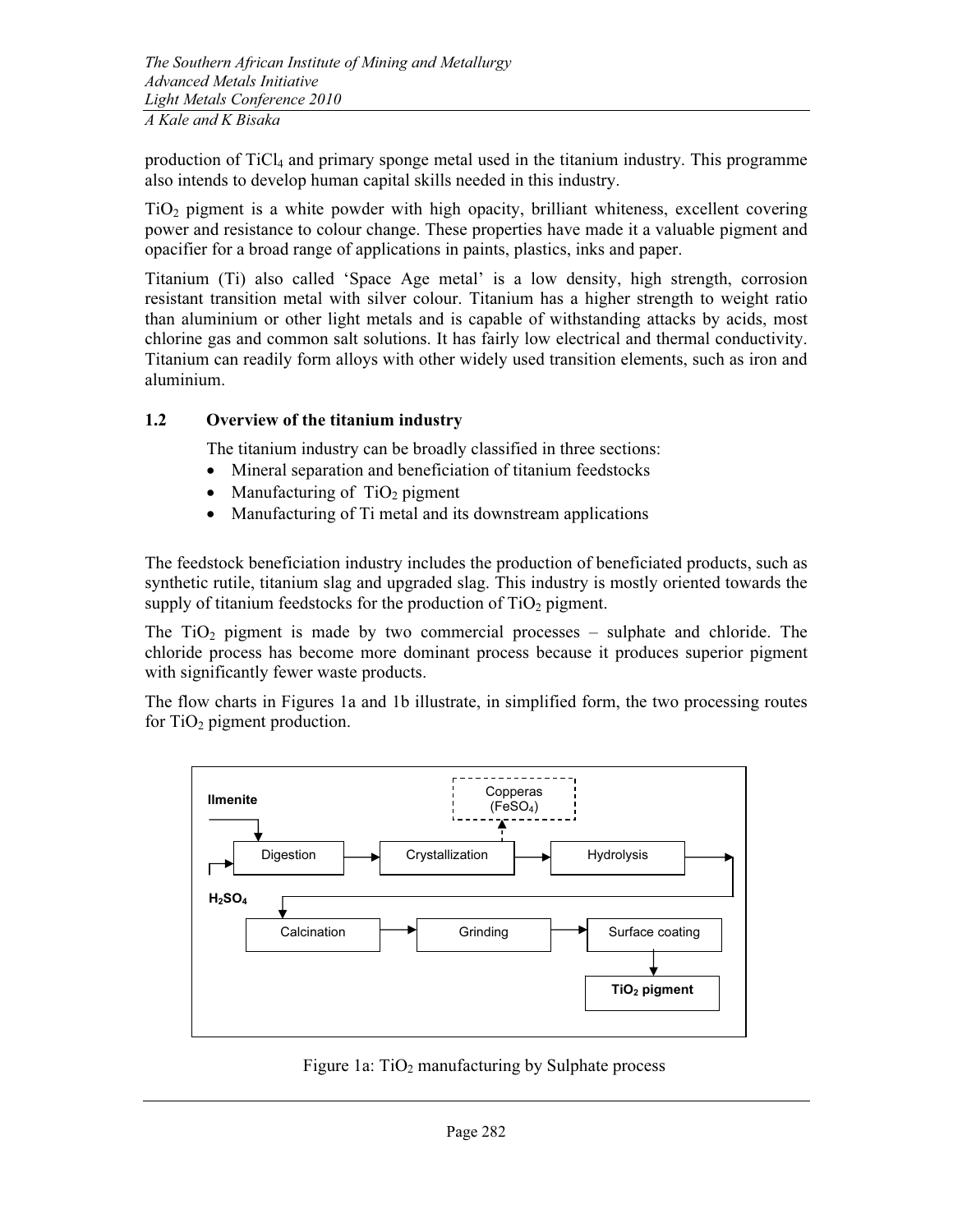

Figure 1b:  $TiO<sub>2</sub>$  manufacturing by Chloride process

The TiCl4 produced in the chloride process is also a raw material for the Ti metal production. Presently, the Kroll process is mainly used for commercial production of the Ti metal.

The Kroll process is carried out in a sealed steel reactor, in absence of oxygen. Argon is used as a substitute atmosphere as it will not react with vessel or its content. It involves reduction of TiCl<sub>4</sub> with magnesium to form  $MgCl<sub>2</sub>$  and Ti metal.

### 2. Commercial production of Titanium tetrachloride – Principles and operating philosophy

Commercial TiCl4 production involves fluid bed chlorination of titanium feedstock using carbon as a reductant. The process operates at high temperatures of  $1000 - 1050$ °C and uses chlorine gas for chlorination of titaniferrous ores / slags. The high melting metal chlorides formed are condensed in a cyclone separator. The low boiling point metal chlorides, mainly TiCl4 are condensed down the line using TiCl4 scrubbing towers and chilled condensers. The liquid TiCl<sub>4</sub> contains impurities that are separated by a distillation process.

The process generally starts with the heating of the reactor and the raw materials using coal / coke, air / oxygen. Once the reaction temperature of around  $1025^{\circ}$ C is attained the Cl<sub>2</sub> gas replaces air and starts reacting with the reduced metal oxides. The temperature in the chlorinator is maintained between 1000°C and 1050°C.

Mixtures of metal chlorides leave the chlorinator in gaseous form. High boiling point metal chlorides like iron chloride condense in the range of 150°C to 200°C. Iron chloride precipitates out as solid powder and settles in the condenser. The gaseous mixture of TiCl<sub>4</sub>, carbon monoxide (CO), carbon dioxide (CO<sub>2</sub>), N<sub>2</sub> and unreacted Cl<sub>2</sub> pass further to the shell and tube condenser. TiCl<sub>4</sub> condenses out in the condenser where sub zero temperatures are maintained. The non condensable gases like  $CO<sub>2</sub>$ ,  $CO$ , unreacted  $Cl<sub>2</sub>$  and  $N<sub>2</sub>$  leave the condenser and are scrubbed in a caustic scrubber.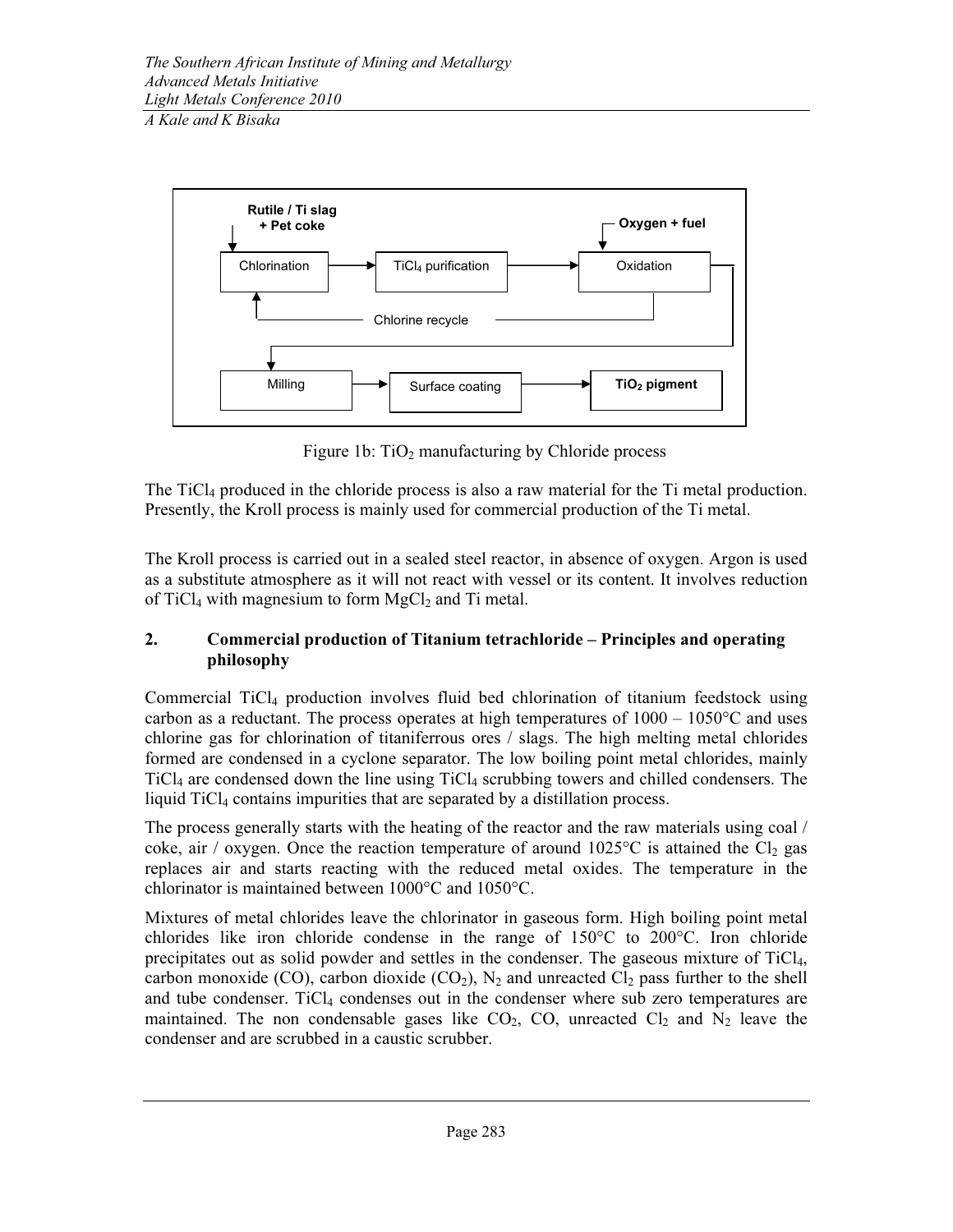This purification process of  $TiCl<sub>4</sub>$  is quite complex, it involves chemical treatment and distillation operation.

### 2.1 Major reactions

| $2C + O_2 = 2 CO$                 |                   |
|-----------------------------------|-------------------|
| $FeO + Cl_2 + CO = FeCl_2 + CO_2$ | $\lceil 2 \rceil$ |

$$
TiO_2 + 2Cl_2 + 2CO = TiCl_4 + 2CO_2
$$
 [3]

At reaction temperatures of around 1000°C the equilibrium shifts towards the CO formation as indicated in reaction 1. This CO acts as a reductant in reducing the metal oxides as indicated in reaction 2 and reaction 3 and helps the chlorination of metals to form metal chlorides.

### 3. Chlorination pilot plant at Mintek

It was attempted to incorporate the above principles and concept philosophy in the in-house design of the pilot plant chlorinator at Mintek.

# 3.1 Major equipments used in pilot plant

## 3.1.1 Chlorinator

A 1.8 meter tall and 250mm diameter bubbling fluid bed reactor is used for chlorination of the ores. The reactor is refractory lined internally in order to withstand the severe chlorination conditions of 1050°C and chlorine atmosphere. The refractory also helps to reduce the heat loss and maintain the reaction temperature. Though the reactions occurring in the chlorinator are exothermic the shell heat losses are high due to the high surface area associated with the small scale of operation.

A distributor plate is cast into the bottom of the chlorinator which allows the gas to flow through the distributor plate and keeps the solid particles (Ti slag and petroleum coke) in evenly suspension.

Temperatures are measured at various points across the chlorinator. There are three temperature measuring probes in the fluid bed area. In ideal conditions when the chlorinator is well fluidized the three temperatures are in a very close range. Three other probes are located at different points above the fluid bed to measure the temperature in the freeboard area and the temperature of gases leaving the chlorinator.

# 3.1.2 Iron chloride condenser or space cooler

The iron chloride condenser is made of steel and designed to allow separation of the iron chlorides from gases due to cooling of the gases and reducing the velocity of the gases.

Gases from the chlorinator enter the condenser tangentially from side. The temperature of the gases drops down to around 200°C in the condenser. Iron chlorides solidifies (condenses) at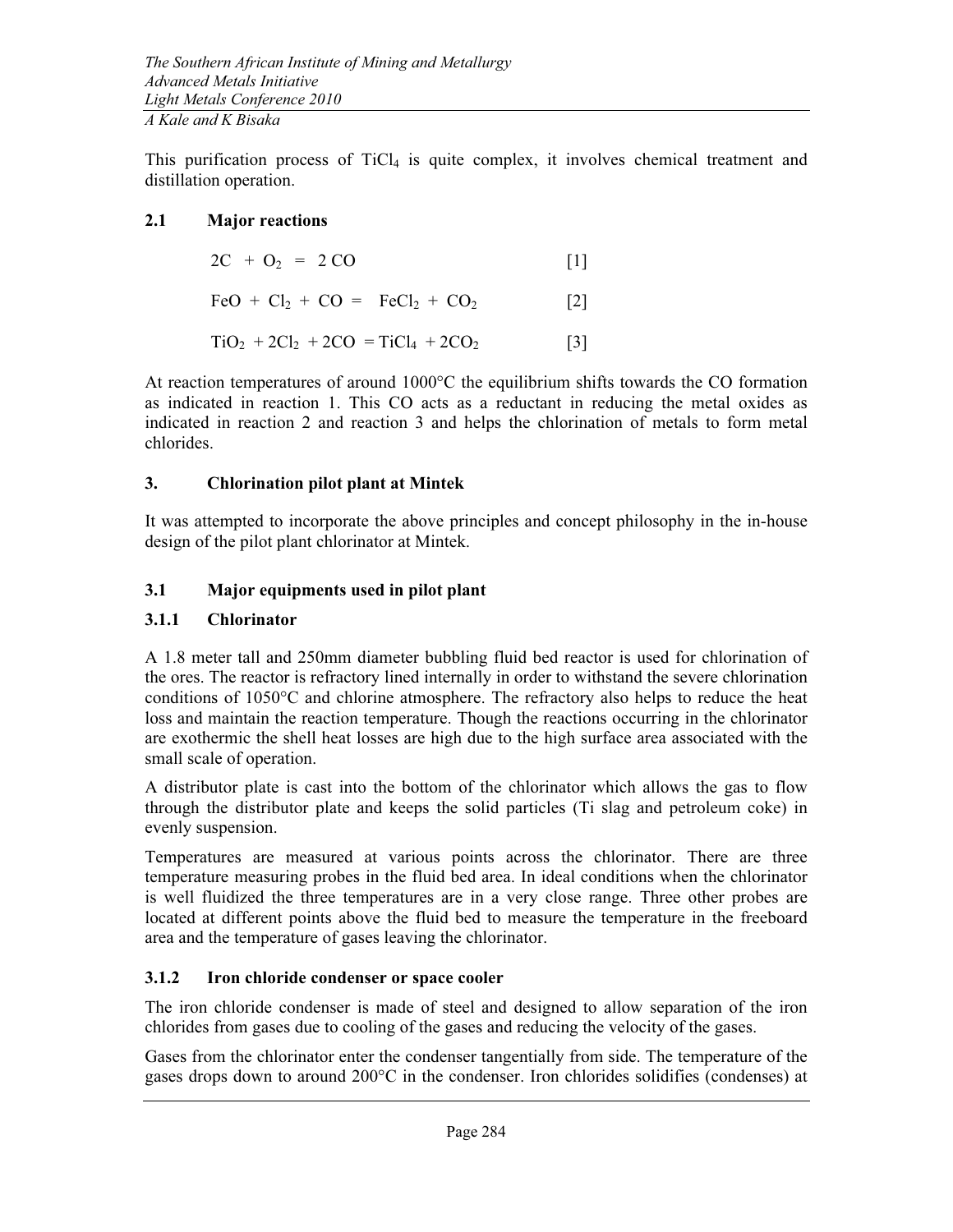this temperature. The condenser also provides a large cross sectional area which leads to drop in velocity of the gases and allows the solid iron chloride particles to separate from the TiCl<sup>4</sup> gas. Solid iron chlorides are collected from the bottom of the condenser.

# 3.1.3 TiCl4 condenser

A shell and tube condenser is used to condense the TiCl4. A chiller is used to circulate coolant to maintain sub zero temperature in the condenser. TiCl $_4$  gas condenses as liquid at this temperature and is collected in a TiCl4 storage tank. Two condensers are connected in series in order to condense most of the TiCl4. Uncondensed gases along with non condensable gases like CO,  $CO_2$ ,  $Cl_2$  and  $N_2$  leave the condenser and are scrubbed in the caustic scrubber ti remove the residual chlorine.

The main design features were:

- Chlorine cylinders and storage. It consists of a number of chlorine cylinders operating in parallel. This was designed from experience of chlorine handling.

- Chlorinator: The chlorinator was designed using the data obtained from hot and cold laboratory trials. This data provided the cross sectional area and the disengagement height of the reactor. In practice, the height of the reactor should be more than the disengagement height. The concept of using carbon and oxygen as a heat source (instead of plasma) was studied on a lab scale chlorinator.

- Separation of iron chlorides from TiCl4*.* The gases from chlorinator are cooled and expanded in the air cooled space cooler.

- Condensation. The TiCl4 gas is condensed in series of condensers maintained at sub zero temperature with the circulation of glycol.

- Scrubbing of the unreacted gas. This is primary done in a small scrubber using a caustic soda solution.

- Measurement of the bed temperature. Because of the intermittent operation of the pilot plant, it is difficult to adopt the industrial practise. Contact thermocouples were placed in the reactor at three levels in the bed.

The process followed for  $TiCl<sub>4</sub>$  production in the pilot plant is presented schematically in Figure 2.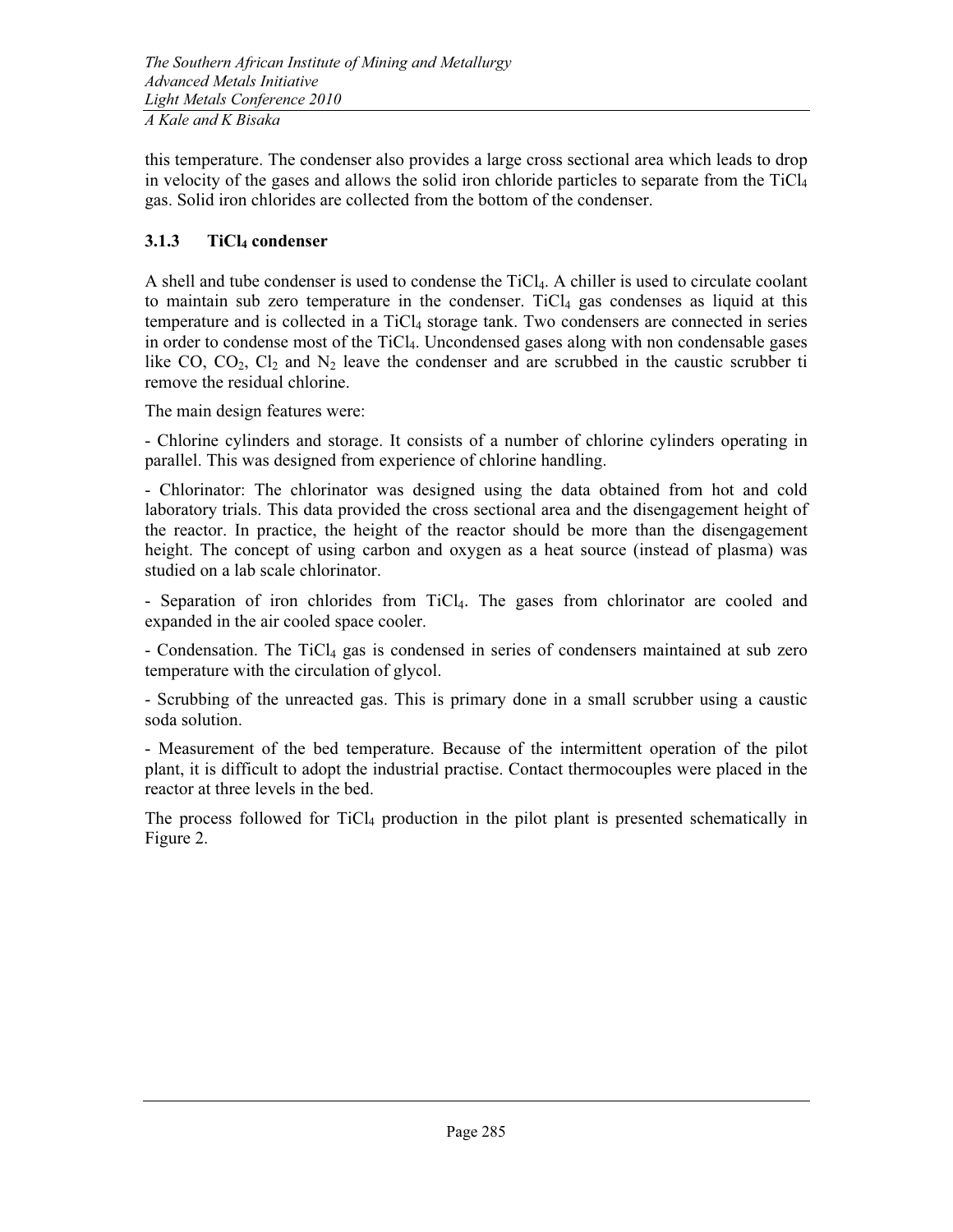

Figure 2: Process flow diagram for TiCl<sub>4</sub> production at Mintek pilot plant



Figure 3: Chlorinator and iron chloride condenser at Mintek pilot plant

# 3.2 Operation of the chlorination plant at Mintek

The plant was operated in a batch process where a mixture of 10kg titaniferrous ore and petroleum coke was fed to the chlorinator and the temperature was raised to around 1025°C using air and oxygen  $(O_2)$ . The quantity of reductant added was far more than the stoichiometric requirement. It is usually in the range of 25% by weight of Ti slag present in the fluid bed. Petroleum coke when reacting with oxygen provides the necessary energy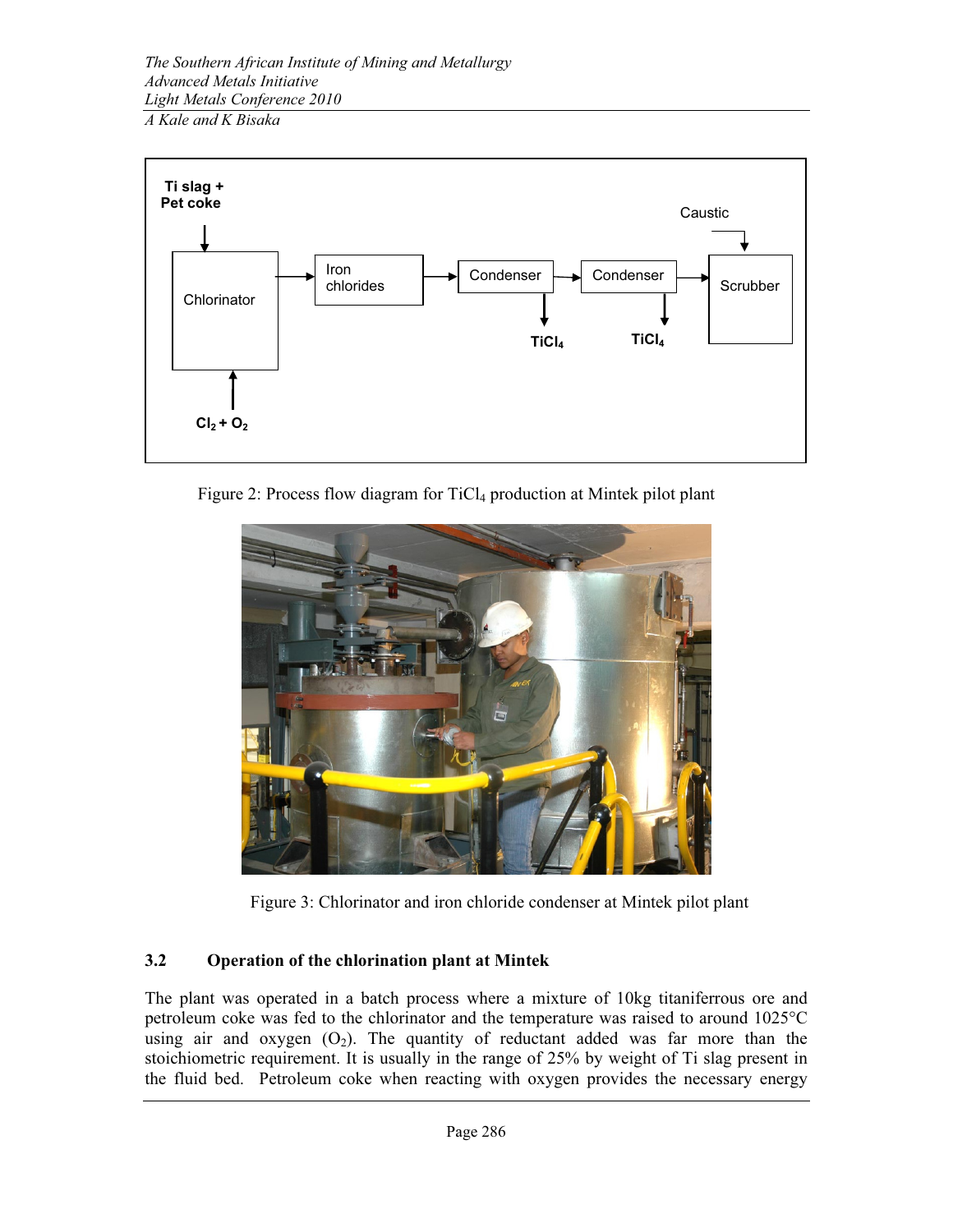required to maintain the reaction temperature and also acts as a reductant to reduce the metal oxides present in the Ti slag.

The ratio of oxygen / nitrogen flowrates were regulated to maintain the temperature in the chlorinator between the range of 1000°C to 1050°C. The total gas flow rates were adjusted to maintain a superficial velocity between 0.13 to 0.15 m/sec.

The operating temperatures were constantly monitored with three thermocouple probes placed in the fluid bed and regulated by changing the ratio and flowrate in the mixture of inlet gas.

Any unexpected surges, pressure would be safely released through the pressure release disk placed in the freeboard of the reactor.

### 3.2.1 Cold commissioning and system integrity

The cold commissioning was carried out to assess the integrity of the system, the pressure drop and the cold fluidization using air. This lead to some modification to the design.

### 3.2.2 Hot commissioning

This was done to assess the temperatures across the chlorinator, the pressure drop and integrity at high temperature. This was generally done by partially combusting the carbon contained in solid feed mixture using air and oxygen.

It was also done to calibrate the thermocouples using contact and optical pyrometers and to define the operating parameters of the chlorination reactor at the required superficial gas velocity of 0.13 to 0.15m/s.

#### 3.2.3 Chlorination

Upon successful hot commissioning, chlorine was used to carry out the chlorination tests. This was also done to assess the condensation of metal chlorides in the space cooler and condensers.

### 3.2 Results achieved in Mintek pilot plant and challenges

TiCl4 was produced with a low efficiency during the operation of the pilot plant. This could be explained by the size of the plant and various technical challenges faced during the operation of the pilot plant. These challenges are discussed here. This discussion does not include a number of minor modifications carried out during cold and hot commissioning to improve the integrity of the plant.

### 3.3.1 TiCl4 produced at Mintek

A typical analysis of main impurities of the crude  $TiCl<sub>4</sub>$  produced in the pilot plant is given in Table 1.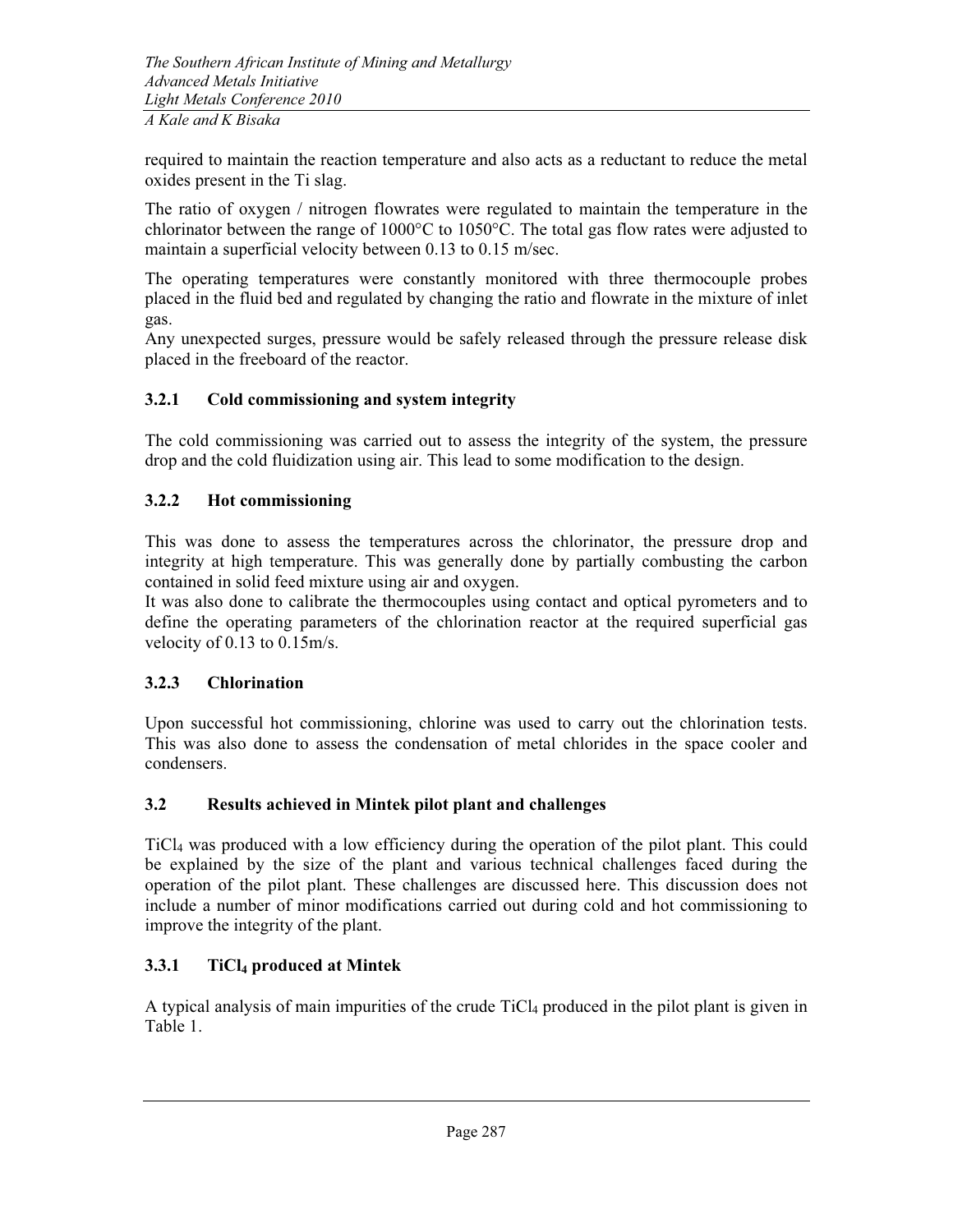|                         | Fe  |      |  |  |
|-------------------------|-----|------|--|--|
| Parts per million (ppm) |     |      |  |  |
| 680                     | 550 | 1910 |  |  |

Table -1: Typical chemical analysis of impurities present in crude TiCl<sup>4</sup>

The high percentage of vanadium (V) is due the fact that V is present in the Ti ore chlorinated and also due to the fact that  $TiCl<sub>4</sub>$  and vanadium oxychloride (VOCl<sub>3</sub>) have close boiling points. Hence, the VOCl<sub>3</sub> condenses along with TiCl<sub>4</sub>. TiCl<sub>4</sub> has a boiling point of  $136^{\circ}$ C while VOCl<sub>3</sub> has the boiling point of  $127^{\circ}C^{[3]}$ . Alumina (Al) is present in the form of aluminium chloride (AlCl<sub>3</sub>).

### 3.3.2 Pressure build-ups

During the chlorination reaction it was observed that the pressure increased to unacceptable levels in the chlorinator so that the operation had to be stopped.

The iron chloride leaves the chlorinator in gaseous form as the temperature in the chlorinator is around 1000 $^{\circ}$ C. The gas temperature in the air cooled box drops to around 200 $^{\circ}$ C and its velocity is significantly decreased (expansion) allowing the iron chloride to condense out as solids. It was observed that some of the iron chloride does not settle and gets carried away out of space cooler and blocks the lines to the TiCl<sub>4</sub> condenser. This happened principally in the elbows of the pipes where feed carryover was deposited and some iron chloride was condensed. This leads to increasing pressure in the chlorinator.

The condensed iron chloride particles are very fine and do not easily settle. They pass through the condenser and agglomerate on the cold pipes resulting in blockages. The space cooler reduces the velocity of the gases but is not able to provide efficient capture of the condensed iron chloride particles.

A catch pot was designed and installed after the air cooled box to provide a high condensation surface area on Raschig rings for the iron chloride. This reduced the occurrence of blockages. Providing more additional surface area inside the space cooler is envisaged to improve the separation of the iron chloride from the  $TiCl<sub>4</sub>$  gas. This will require some other modification in order to maintain an acceptable pressure drop across the system.

### 3.3.3 Chlorinator fluid bed temperature measurement and wear of the thermocouples

Temperature measurements of the fluid bed were carried out with temperature probes. These probes are K type thermocouples placed in thermowells that protrude into the chlorinator. These probes regularly failed during the chlorination process and this resulted in chlorine leaks from the chlorinator.

The extreme conditions of temperatures more than 1000°C and chlorine atmosphere make the temperature measurement very difficult. Adding to the above conditions is the abrasive nature of the Ti slag that erodes the thermowell exposing the thermocouple that gets destroyed immediately by contact with the chlorine. Various grades of stainless steel were used for fabricating the thermowell without success. A non-contact temperature measuring device was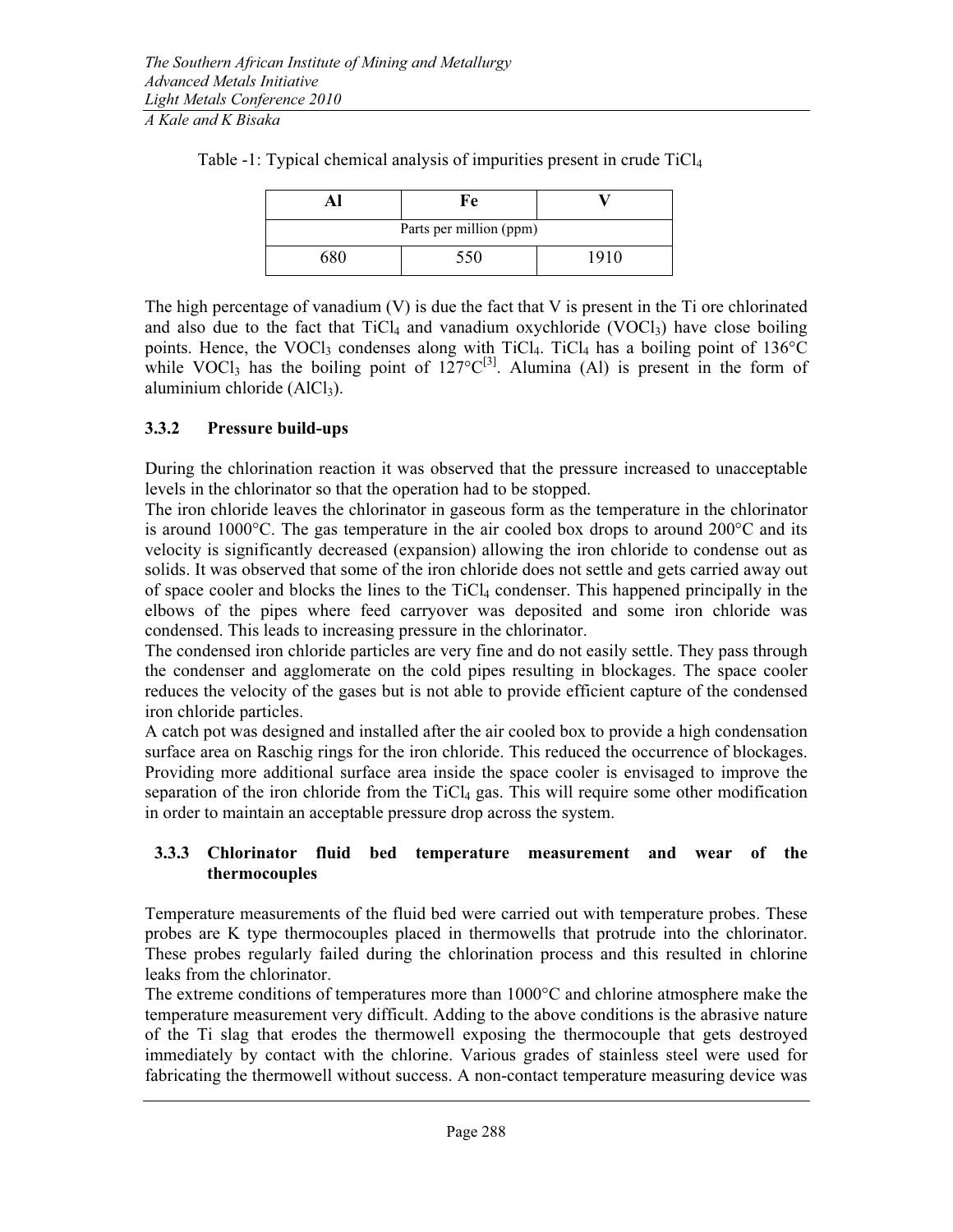considered. The idea was ruled out as one of the requirements was the availability of a clean measuring surface for the infrared radiation. The condensing iron chloride on the cold surface will not provide the required clean surface. The normal ceramic thermowell did not last long due to thermal shock.

Only a special grade ceramic can withstand the severe conditions in the chlorinator fluid bed such as ceramic thermowell with high alumina content. This will be tested.

### 3.3.4 Fluidization and sintering in the chlorinator fluid bed

During the initial heating of solid particles with mixture of air and oxygen the fluid bed sometimes tend to de-fluidize. Sintering in fluid bed causes defluidization. If this happens, the chlorinator has to be stopped, cooled down, and cleaned.

Sintering also damages the distributor plate as the slag formed bonds with the refractory of the distribution plate that has to be chipped off. It also blocks the holes in the distributor plate resulting in high pressure drop across the distributor plate.

The blocked holes in the distributor plate holes are cleaned with thin metal rods. This can also increase the size of the holes. An increase in the diameter of the distributor plate holes leads to uneven distribution of the gases, resulting in poor fluidization.

The sintered material removed from the chlorinator contained the particles of petroleum coke and Ti slag trapped in solidified phase of molten Ti slag. The sintered material had a chemical composition different from the Ti slag, it was high in Mn, Al and silica.

It was observed that the amount of oxygen in the mixture  $(air + oxygen)$  is critical; too much oxygen leads to sintering. The total oxygen content in the air / oxygen mixture should not exceed 40% by volume; as this may lead to hot spots in the fluid bed and cause sintering in the chlorinator. This was implemented throughout the chlorination campaign.

# 3.3.5 De-fluidization of the fluid bed

Pockets of a "dead zone" are sometimes observed in the fluid bed chlorinator. The "dead zone" tends to grow and spread over the distributor plate. This leads to sintering and defluidization of the chlorinator. When the three temperatures in the fluid bed start to differ from each other, it gives an indication that the bed is not well fluidized (the three temperature probes in the fluid bed will have temperatures in a close range when the fluid bed is well fluidized).

Petroleum coke (used as a reductant in the process) has sharp edges and is not a good fluidizing material. There is a big difference in the densities of the petroleum coke  $(1.9 \text{ g/cc})$ and Ti slag (4.1 g/cc). The density difference causes the segregation of the material resulting in formation of dead spots in the chlorinator. The reason for formation of the dead zones is the excessive quantity of petroleum coke in the chlorinator. If the quantity of petroleum coke is high in the fluid bed; it leads to segregation of the material. The Ti slag is seen fluidizing just around the holes of the distributor plate and the petroleum coke is seen stagnant.

As per our experience and observations while using the pilot plant fluid bed chlorinator the quantity of petroleum coke should not exceed more than 60% in the chlorinator. A higher proportion of petroleum coke leads to segregation and this tends to defluidize the bed in the chlorinator.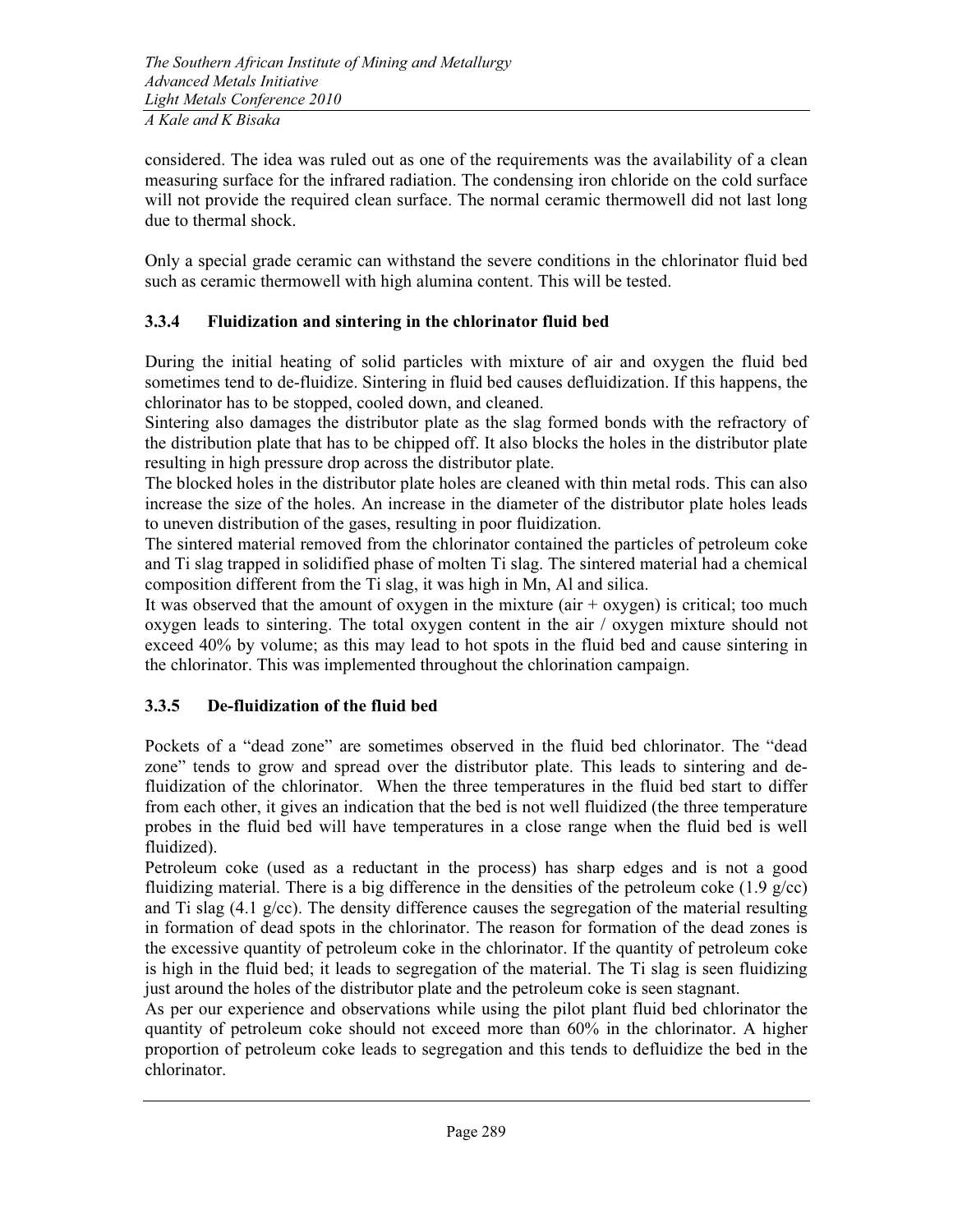#### 3.3.6 Refractory erosion and reactor integrity

Unreacted gases were seen bypassing the fluid bed in the chlorinator during the initial heating of the material (Ti slag + petroleum coke) with air and oxygen. Flames were observed above the fluid bed area. More oxygen was required to increase the temperature of the fluid bed.

The high alumina refractory lining in the chlorinator developed cracks and the gas passed through the reactor without reacting in the fluid bed. Unlike commercial chlorinators, the pilot plant chlorinator, cannot be operated continuously. The frequent heating and cooling of chlorinator leads to the formation of cracks in the refractory. These cracks lead to gas channelling i.e. the gases bypass the fluid bed without reacting. Not all the oxygen entering the bottom of the chlorinator passed through the fluid bed; some oxygen passed through the cracks as it has less resistance and reacted with the CO above the fluid bed resulting in the flame above the fluid bed.

The design of the chlorinator will be changed and provision will be made so that the refractory lining in the fluid bed area can be changed easily without having to reline the entire chlorinator.

### 4. Safety

The pilot plant is well equipped to handle hazardous gases like  $Cl<sub>2</sub>$  and CO. Gas monitors are placed at critical locations and linked to the scrubber and control system. The plant is provided with various extraction points and fresh air inlet ports. Various interlocking arrangements are provided to ensure safe operation of the plant.

A HAZOP study was conducted and valuable suggestions were identified and implemented during the designing stage.

Special arrangements are made to store  $Cl_2$  and TiCl<sub>4</sub>. The iron chloride waste is treated in the effluent treatment plant while the unreacted chlorine gas and uncondensed  $TiCl<sub>4</sub>$  gas are scrubbed in the caustic scrubber.

### 5. Conclusion

The design, commissioning and operation of the pilot plant for TiCl<sub>4</sub> production has helped Mintek to take a step towards further beneficiation of titanium ore or slag. The experience gained from the pilot plant will be useful for further development of this technology. The pilot plant also plays a vital role in developing human capital skills for TiCl<sub>4</sub> production.

Due to small scale of operations, it is not possible to mimic the  $TiCl<sub>4</sub>$  gas condensation process as carried out in commercial plants. A more innovative approach should be carried out where the iron chlorides are trapped before reaching the  $TiCl<sub>4</sub>$  condensers.

The technical challenges faced in the  $TiCl<sub>4</sub>$  production process helped us in understanding the operational challenges. The recommended solutions should further help in smooth operation of the pilot plant.

#### References

- 1. TZMI & EHK Technologies 2007
- 2. The Economics of titanium metal (Roskill Information Services 2004) p- 10
- 3. CRC Handbook of Chemistry & Physics,  $88<sup>th</sup>$  edition, p 4-98